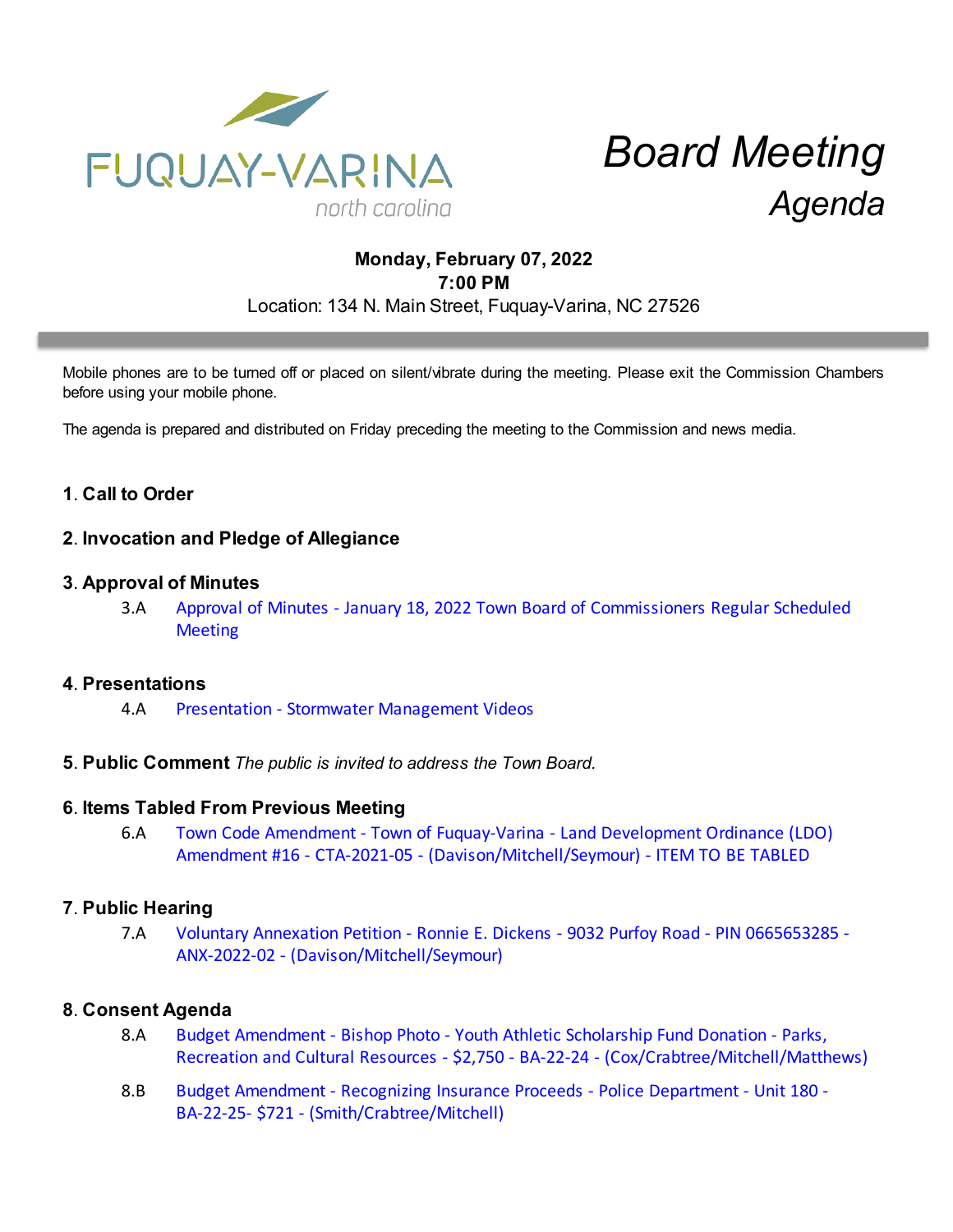- 8.C [Voluntary Annexation Petition GCAM Broadwell \(Maelyn Ridge Subdivision\) 751 Coley](https://d2kbkoa27fdvtw.cloudfront.net/fuquay-varina/496e00e639496f7be2f2ce9574750e630.pdf) [Farm Road - PIN 0657117499 - ANX-2022-03 - \(Davison/Mitchell/Seymour\)](https://d2kbkoa27fdvtw.cloudfront.net/fuquay-varina/496e00e639496f7be2f2ce9574750e630.pdf)
- 8.D [Voluntary Annexation Petition RLB Holdings 21, LLC \(Willow Springs Dollar General\) 1729](https://d2kbkoa27fdvtw.cloudfront.net/fuquay-varina/10157c17c12e134031c64ed20dd2d6f80.pdf) [NC 42 Hwy, Willow Springs - PIN 0677903142 - ANX-2022-04 \(Davison/Mitchell/Seymour\)](https://d2kbkoa27fdvtw.cloudfront.net/fuquay-varina/10157c17c12e134031c64ed20dd2d6f80.pdf)
- 8.E [Ratification of Board of Adjustment Appointment \(Massengill\)](https://d2kbkoa27fdvtw.cloudfront.net/fuquay-varina/9bb3fbe4d56707ba21806f7ca25831090.pdf)
- 8.F [Façade Grant Funding Request McBalling 3.0 LLC 206 S. Main Street -](https://d2kbkoa27fdvtw.cloudfront.net/fuquay-varina/77bcb6cddb14435a36c859da03e9b9af0.pdf) [\(McNeill/Mitchell/Seymour\)](https://d2kbkoa27fdvtw.cloudfront.net/fuquay-varina/77bcb6cddb14435a36c859da03e9b9af0.pdf)
- 8.G [Contract Extension Amendment Aviator Brewing Company Relocation/Expansion Project -](https://d2kbkoa27fdvtw.cloudfront.net/fuquay-varina/85b4b0f47a8dad4be5da5b88dd6633130.pdf) [Economic Development Local Incentive Agreement - \(McNeill/Mitchell/Seymour\)](https://d2kbkoa27fdvtw.cloudfront.net/fuquay-varina/85b4b0f47a8dad4be5da5b88dd6633130.pdf)
- 8.H [Resolution Conflict of Interest Policy \(Crabtree/Mitchell/Matthews\)](https://d2kbkoa27fdvtw.cloudfront.net/fuquay-varina/b5ca07ef6a13ef494147d5832b5c3e0f0.pdf)
- 8.I [First Amendment to Funding Agreement and Memorandum of Understanding between Wake](https://d2kbkoa27fdvtw.cloudfront.net/fuquay-varina/ce64d7318130f7e79fd731db9b15bccb0.pdf) [County, Town of Garner and Town of Fuquay-Varina - \(Mauldin/Mitchell\)](https://d2kbkoa27fdvtw.cloudfront.net/fuquay-varina/ce64d7318130f7e79fd731db9b15bccb0.pdf)
- **9**. **Items Removed From Consent** *This section is reserved for items removed from the consent agenda for separate consideration.*

#### **10**. **Administrative Reports**

10.A [US 401 & Mill Creek Operational Improvements \(NCDOT Project HL-0028\) Design Contract](https://d2kbkoa27fdvtw.cloudfront.net/fuquay-varina/6502c36d328b9fe2f9cf1177d5facd500.pdf) [Award - Kimley-Horn - \(Poling/Mitchell/Seymour\)](https://d2kbkoa27fdvtw.cloudfront.net/fuquay-varina/6502c36d328b9fe2f9cf1177d5facd500.pdf)

#### **11**. **Other Business**

- 11.A [Manager's Report](https://d2kbkoa27fdvtw.cloudfront.net/fuquay-varina/a1a3e7238973c8548650e0261fffddc00.pdf)
- 11.B [Financial Quarterly Report 2nd Quarter FY 2022](https://d2kbkoa27fdvtw.cloudfront.net/fuquay-varina/13d9f5e2eb6bf66e7540d3dbf39c9f6f0.pdf)
- 11.C [Project Status Report February 2022](https://d2kbkoa27fdvtw.cloudfront.net/fuquay-varina/07dc9ebc10c482a189cc1716ef277e150.pdf)
- 11.D [Coffee with a Cop Abode at Geneva Neighborhood Tuesday March 1, 2022 9:00 10:30](https://d2kbkoa27fdvtw.cloudfront.net/fuquay-varina/68c199dc2f0dbe6975f0dbc8c5727f690.pdf) [am](https://d2kbkoa27fdvtw.cloudfront.net/fuquay-varina/68c199dc2f0dbe6975f0dbc8c5727f690.pdf)
- 11.E [State of the Town Address March 7, 2022 Town Hall Board Room Live Stream and Zoom -](https://d2kbkoa27fdvtw.cloudfront.net/fuquay-varina/4ca3fe9d45158e458af319f597b8a25e0.pdf) [6:30 pm](https://d2kbkoa27fdvtw.cloudfront.net/fuquay-varina/4ca3fe9d45158e458af319f597b8a25e0.pdf)

#### **12**. **Town Board Member Comments** *Mayor and Commissioners*

#### **13**. **Closed Session**

13.A [Pursuant to N.C.G.S. 143-318.11 \(a\) \(3\) - Attorney Client Privilege](https://d2kbkoa27fdvtw.cloudfront.net/fuquay-varina/7f8014cef87ae1ebc1e5841d97f6ae760.pdf) 

## **14**. **Adjourn**